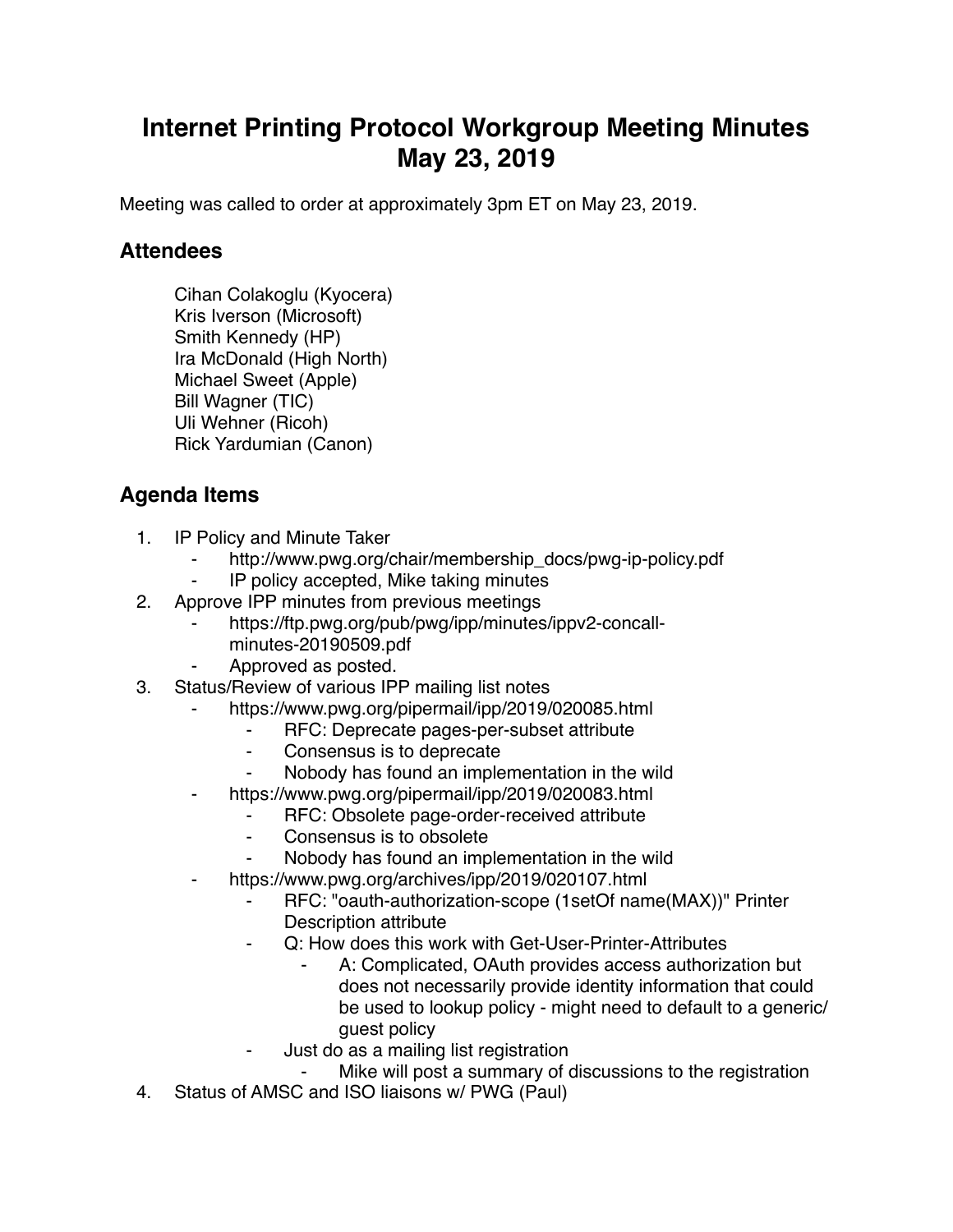- ⁃ https://ftp.pwg.org/pub/pwg/ipp/minutes/ippv2-f2f-minutes-20190417.pdf
- See IPP minutes from PWG F2F on 04/17/19 and 04/18/19
- 5. Status of PWG and IPP WG Formal Approvals and Last Calls (All)
	- **IPP Authentication Methods (Smith)** 
		- ⁃ https://ftp.pwg.org/pub/pwg/ipp/wd/wd-ippauth-20190515.pdf
		- ⁃ Stable draft for a Best Practice
		- ⁃ PWG Last Call (second) started 11 April 2019 ended 11 May 2019
		- Quorum achieved 9 responses 1 comment quorum is 8
		- Needs new "oauth-authorization-scope" attribute and other minor edits
			- ⁃ Treat as last call comments
			- ⁃ Do a second LCRC draft for review
		- ⁃ SC approved PWG Last Call process on 20 May 2019
		- ⁃ Schedule ready for PWG Formal Vote in Q2 2019 after LCRC review
	- ⁃ IPP Document Object v1.1 (Mike)
		- ⁃ https://ftp.pwg.org/pub/pwg/ipp/wd/wd
			- ippdocobject11-20190418.pdf
		- ⁃ Stable draft Errata update for a Candidate Standard
		- ⁃ PWG Call for Objections started 21 April 2019 ended 21 May 2019
		- ⁃ No objections SC approved PWG CFO process on 20 May 2019
		- ⁃ Schedule ready for publication
		- Action: Mike to publish IPP Document Object v1.1
	- PWG Safe G-Code Subset v1.0 (Mike)
		- ⁃ https://ftp.pwg.org/pub/pwg/ipp/wd/wdpwgsafegcode10-20190318.pdf
		- Stable draft for a Best Practice
		- ⁃ "safe-gcode-supported" to "pwg-safe-gcode-supported" (for consistency)
		- ⁃ PWG Formal Approval extended 5 May 2019 ends 4 June 2019
		- ⁃ Quorum achieved 7 YES 0 NO 0 comments quorum is 6
		- ⁃ Schedule publication in Q2 2019
		- Q: OK to update IPP 3D references?
			- ⁃ A: Yes
	- ⁃ IPP System Service (Ira/Mike)
		- ⁃ https://ftp.pwg.org/pub/pwg/ipp/wd/wd-ippsystem10-20190515 rev.pdf
		- https://www.pwg.org/archives/ipp/2019/020081.html
		- Stable draft for a Candidate Standard
		- ⁃ IPP WG Last Call ends 31 May 2019 w/ one comment so far https://www.pwg.org/pipermail/ipp/2019/020110.html
		- ⁃ Schedule PWG Last Call in Q2 2019
- 6. Quick Review of IPP Job Extensions v2.0 (Mike)
	- ⁃ https://ftp.pwg.org/pub/pwg/ipp/wd/wd-ippjobext20-20190510-rev.pdf
	- ⁃ Stable draft for a Candidate Standard
	- ⁃ IPP WG Last Call ended 5 May 2019 w/ no comments
	- ⁃ "media-col" and related attributes copied from PPX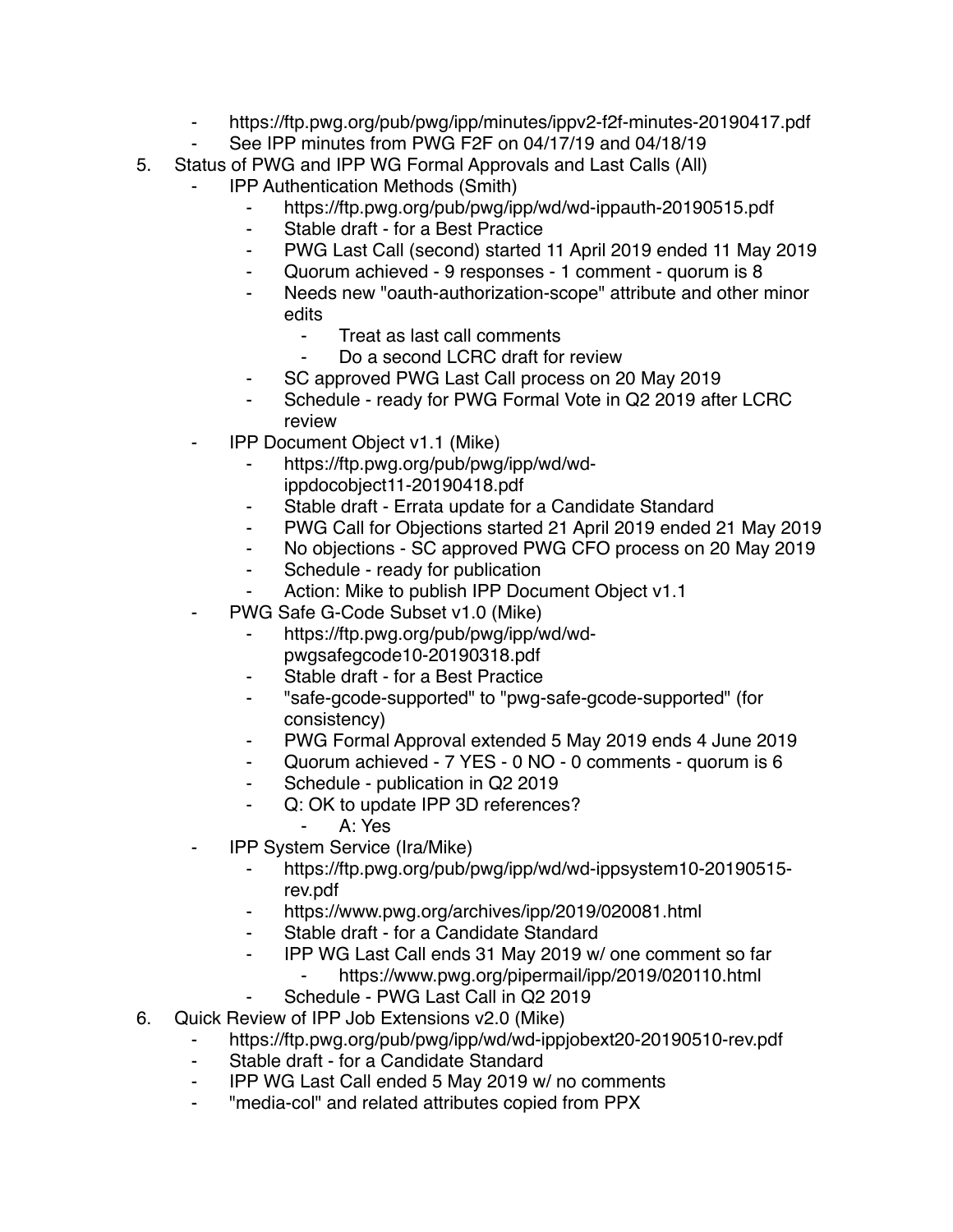- Schedule PWG Last Call in Q2 2019
- Section 1:
	- Line 301: "incorporates portions of the ORIGIINAL IPP Production ..."
- ⁃ Section 5.3.1:
	- Table 2: Upgrade all MAY's to SHOULD's
	- Section 5.3.1.x: Anything OPTIONAL is now RECOMMENDED
- Section 5.4.1:
	- **RECOMMENDED**
- Section 5.4.2:
	- **RECOMMENDED**
	- Fix section reference to 5.4.1
- Section 5.5.6, 5.5.7, 5.5.8, and 5.5.9:
	- Add CONDITIONALLY REQUIRED
- ⁃ Sections 5.5.27 and 5.5.28:
	- Fix broken reference
	- CONDITIONALLY REQUIRED
- ⁃ Section 5.5.x: (media-xxx-supported)
	- CONDITIONALLY REQUIRED
- ⁃ Section 15.1:
	- Make sure to say RECOMMENDED for any of the new recommended attributes
- Action: Mike to update IPP Job Extensions v2.0 and start PWG Last Call
- 7. Quick Review of Canon and HP IPP Extensions (Rick/Smith)
	- https://ftp.pwg.org/pub/pwg/ipp/slides/New-IPP-Attributes-Proposal-from-Canon-and-HP-version-2-20190522.pdf
	- https://www.pwg.org/archives/ipp/2019/020108.html
	- Second draft of slides
	- Overbleed:
		- Canon originally proposed large, medium, small
		- ⁃ media-overbleed use absolute measurement units
		- media-overbleed-supported might be rangeOfInteger?
		- media-overbleed-type scaled/not-scaled/unscaled (printers can replicate border pixels or use content outside the image box instead of scaling)
	- Unidirectional:
		- Continue discussing print quality extensions for explicit control, "high" enum implicitly selects
	- Eliminate Upper and Lower Margins and Banner Printing
		- minimize-whitespace? How does that work?
		- ⁃ If you print a single job with multiple pages or multiple jobs with one or more pages, the pages should be joined if the media margins are  $\Omega$ 
			- ⁃ Sometimes cutters will introduce margins due to physical limitations
	- ⁃ For banner printing this is a matter of cropping content on the input pages
		- Something for production printing?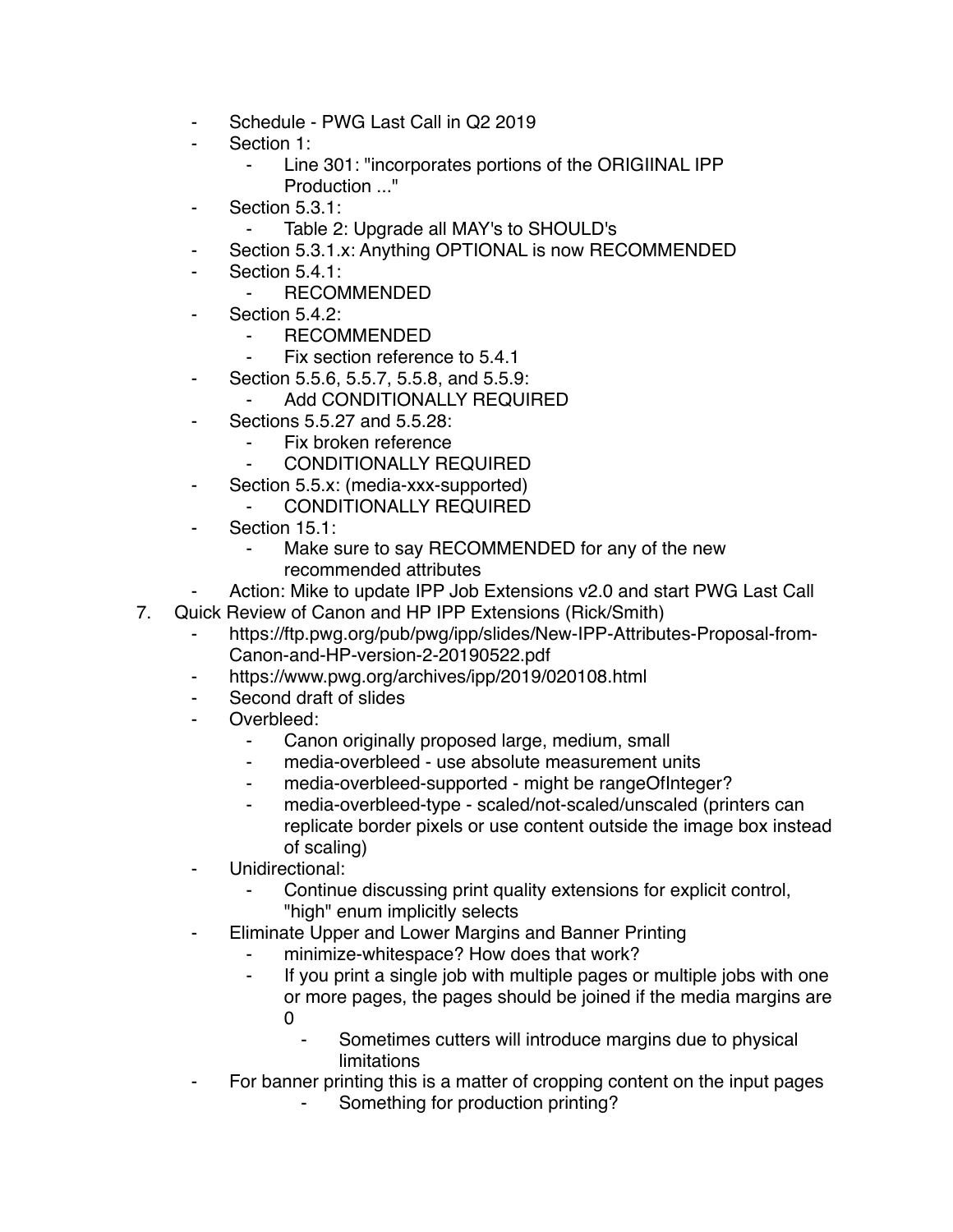- banner-print-pages? Too many things can go wrong, probably need coordinates specifying the content box
- ⁃ Image Composite Print
	- Maybe for production or enterprise
	- ⁃ General watermarking is too common and implemented by clients
	- Other kinds of stamping/watermarking/insertion/overlay/underlay
- Special Print Mode
	- Barcodes are an issue from the source fuzzy images instead of bilevel B&W images
	- But maybe we can provide print quality hints to provide an override to get the intended rendering of barcode images
- Schedule TBD
- 8. Quick Review of HP Print Quality Customization (Smith)
	- ⁃ https://ftp.pwg.org/pub/pwg/ipp/wd/white-hp-ipp-custompqi-20190423 rev.pdf
	- ⁃ Interim draft White paper
	- Did not get to this
	- Schedule TBD
- 9. Status of various IPP documents (All)
	- **IPP Production Printing Ext v2.0 (Mike)** 
		- https://ftp.pwg.org/pub/pwg/ipp/wd/wd-ippppx20-20190514-rev.pdf
		- ⁃ Errata update of PWG 5100.3-2001
		- ⁃ Interim draft IPP WG review on 9 May 2019
		- ⁃ Non-production attributes moved to IPP Job Extensions v2.0
		- Schedule PWG Last Call in Q2/Q3 2019
	- ⁃ IPP Message Catalog Help Extensions (HELPME) (Smith)
		- ⁃ https://ftp.pwg.org/pub/pwg/ipp/wd/wd-ipptooltip-20190419.pdf
		- ⁃ Initial draft for a Best Practice
		- ⁃ IPP WG review on 04/25/19
		- Schedule PWG Last Call in Q2/Q3 2019
	- ⁃ IPP Job Accounting v1.0 (Mike)
		- ⁃ https://ftp.pwg.org/pub/pwg/ipp/wd/wd-
		- ippaccounting10-20190418.pdf
		- ⁃ Initial draft for a Best Practice
		- Schedule TBD
	- ⁃ IPP Everywhere 1.1 (Mike)
		- ⁃ https://ftp.pwg.org/pub/pwg/ipp/wd/wd-ippeve11-20190128-rev.pdf
		- ⁃ Stable draft for a Candidate Standard
		- ⁃ Defer IPP WG Last Call until IPP Everywhere Self-Cert v1.1 is ready
		- Schedule Stable working drafts/beta tools in Q2 2019
		- ⁃ IPP Everywhere Self-Certification Manual v1.1 (Mike)
			- ⁃ https://ftp.pwg.org/pub/pwg/ipp/wd/wd-ippeveselfcert11-20180704 rev.pdf
			- Prototype draft for a Candidate Standard
			- Update and start IPP WG Last Call together w/ IPP Everywhere v1.1